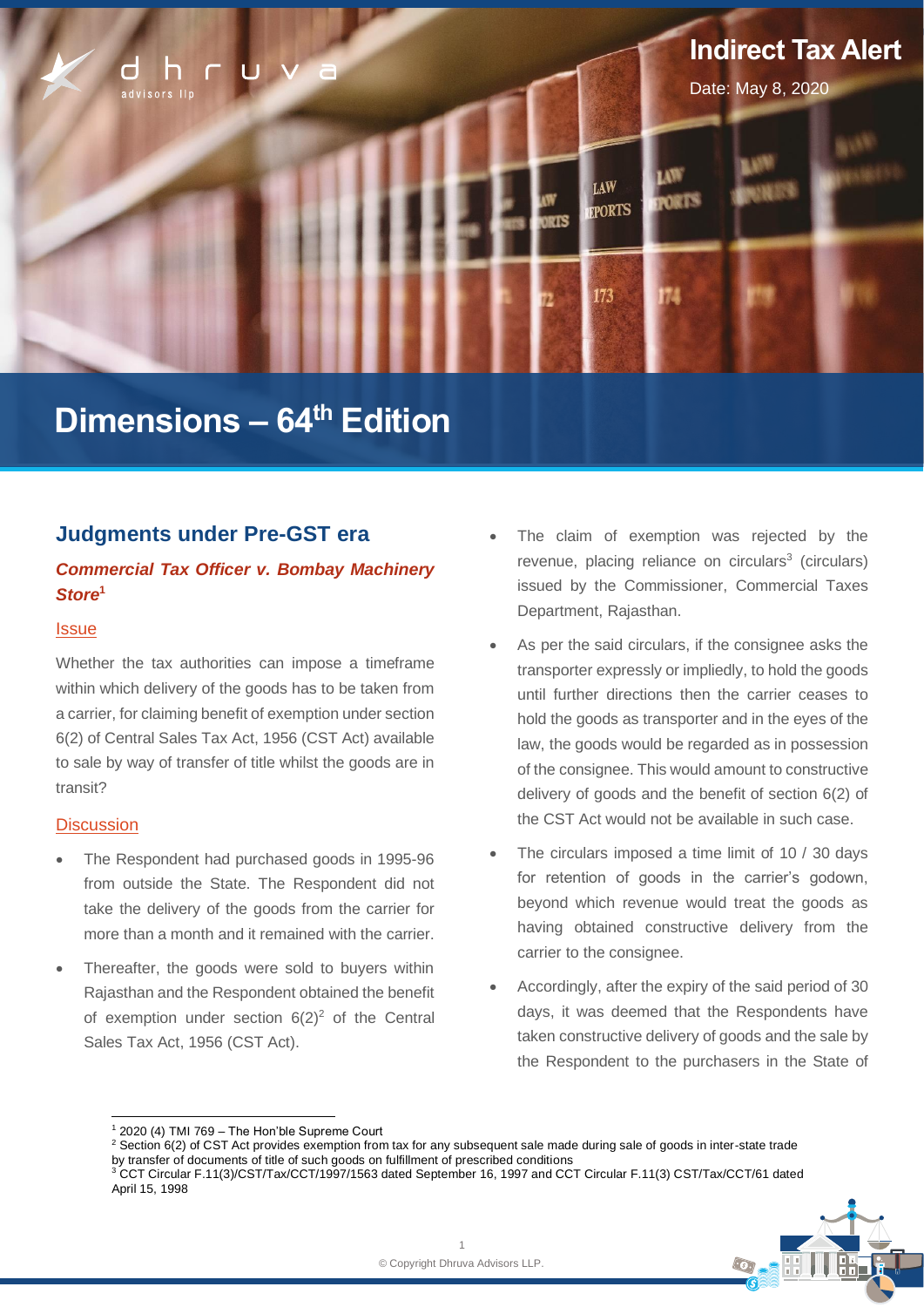Rajasthan was held to be a local sales subject to sales tax under State laws.

- On appeal against such rejection, both the deputy Commissioner (Appeals) and the Tax Board allowed the exemption to the Respondents.
- On appeal, the Hon'ble Rajasthan High Court in its order<sup>4</sup> quashed the above-mentioned circulars and sustained the order of the Tax Board allowing exemption to the Respondents.
- The Appellant, accordingly, filed the appeals before the Hon'ble Supreme Court.
- The Respondent contended that they would be eligible for exemption on the following grounds:
	- ‒ The present case involves an inter-state sale and the sale took place by way of transfer of documents of title of such goods during their movement from one state to another;
	- The requisite forms and certificates pertaining to such sales were duly furnished;
	- ‒ No default of the Respondents was asserted barring the retention of goods in the carrier's godown at the destination point for a long period of time.
- The Hon'ble Supreme Court observed as under:
	- As per the circulars, the deeming provision in explanation  $1<sup>5</sup>$  to section 3 of the CST Act conceiving the time-point of delivery as the termination of movement shall cease to operate;
	- Explanation 1 of section 3 of the CST Act does not qualify the term 'delivery' with any timeframe within which the delivery should take place. Accordingly, fixing of a timeframe by tax administration would be impermissible;
	- The revenue's reliance on section 51<sup>6</sup> of Sale of Goods Act, 1930 is not relevant as there is no material to suggest that an acknowledgment

was made by the independent carrier in the present case;

- The principal of constructive delivery as expounded by the High Court in the case of *Arjan Dass Gupta<sup>7</sup>* does not lay down the correct position of law;
- There is no concept of constructive delivery either express or implied in the section 3 of the CST Act;
- On a plain reading of statute, movement of goods would terminate only when delivery is taken. There is no scope for incorporating any further word to qualify the nature and scope of the expression 'delivery' in the said section;
- The legislature has eschewed from giving the word 'delivery' an expansive meaning;
- There is no place for any intendment in taxing statutes;
- If the authorities felt that any assessee or dealer was taking unintended benefit of aforementioned provision of the CST Act, then the proper course would be legislative amendment;
- The authorities cannot give their own interpretation to legislative provisions on the basis of their own perception of trade practice as it would result in supplying words to legislative provisions, as if to cure omissions of the legislature.

#### **Judgment**

The Hon'ble Supreme Court did not interfere with the judgment of the High Court and dismissed the appeal.

# **Dhruva Comments:**

Transactions of in-transit sale have always been a subject of closer scrutiny by the tax department. Goods once handed over to the transporter are deemed to be in movement until the delivery is taken from the transporter. The concept of constructive delivery cannot

<sup>6</sup> Sub-clause (1) of the section 51 of Sale of Goods Act specifies when the goods shall be deemed to be in course of transit and sub-clause (3) thereof lays down the condition of acknowledgment to the buyer or his agent by the carrier that he holds the goods on his behalf for termination of transit



<sup>4</sup> 2007 (9) TMI 708 – The Hon'ble Rajasthan High Court dated September 14, 2007

<sup>5</sup> Explanation 1 to section 3 of CST Act provides that in case of sale by way of transfer of documents of title to goods during their movement from one state to another where the goods are delivered to a carrier for transmission, the movement would be deemed to commence at the time of such delivery and terminate at the time when delivery taken from the carrier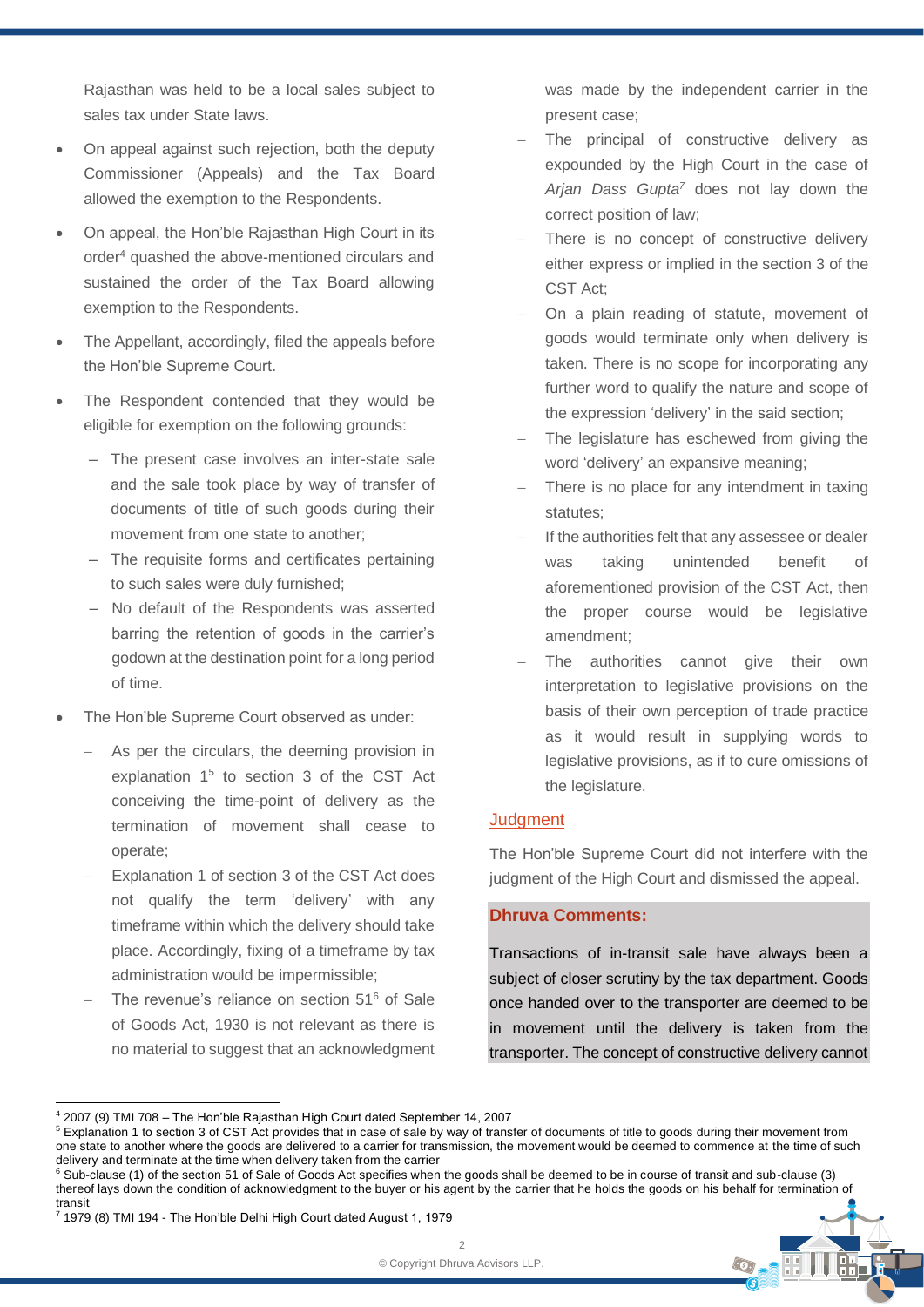be interjected when the language of section 3 of the CST Act is unambiguous.

# *M/s Electrosteel Steels Limited v. The State of Jharkhand and others<sup>8</sup>*

#### **Issue**

Whether garnishee proceedings can be initiated to recover the VAT dues post the resolution plan being approved by National Company Law Appellate Tribunal (NCLAT) under the Insolvency and Bankruptcy Code, 2016 (IBC)?

#### **Discussion**

- The State Bank of India had filed a Company Petition before the National Company Law Tribunal (NCLT) under the IBC for initiating a corporate insolvency resolution process (CIRP) against the Petitioner. Upon admission of the Petition by NCLT, the Petitioner filed a resolution plan which was approved by NCLT vide order dated April 17, 2018 and was further approved by NCLAT on August 10, 2018. Thereafter, some operational creditors took this matter to the Hon'ble Supreme Court which, vide its order dated November 27, 2019 refused to grant stay for the implementation of the resolution plan.
- Accordingly, the management of the Petitioner was taken over by the bidder.
- Subsequently, garnishee orders dated November 21 and 22, 2019 were issued against the Petitioner towards recovery of tax / penalty due under the Jharkhand Value Added Tax Act, 2005 (JVAT Act) on account of failure to deposit the same for the years between 2011 to 2013.
- Aggrieved by the Garnishee order, the Petitioner filed the present Writ Petition and pleaded as follows:
	- ‒ The State Government is an operational creditor under section 5(20) of the IBC;
	- ‒ No claim was made by the VAT authorities in respect of the tax liability during insolvency process against the Petitioner;
- Once the resolution plan was approved, any claim of the State Government was barred under section 31 of IBC;
- In terms of para 3.6 of resolution plan, all claims of taxes and liabilities, whether admitted or not, due or contingent whether or not set out in the provisional balance sheet, shall stand extinguished by virtue of NCLT order approving the resolution plan;
- ‒ As the claim of the Government is barred, the garnishee order is wholly without jurisdiction and void ab-initio and cannot be sustained in law. The Petitioner placed reliance upon various judgments of the Hon'ble Supreme Court in support of the same.
- The Respondent contended as follows:
	- ‒ Petitioner has already availed the alternate remedy by filing a revision petition along with the stay petition before the Commissioner of State Tax, Jharkhand. Accordingly, the writ applications are not maintainable under the eyes of law;
	- Petitioner by not depositing the tax collected from its customers / purchasers has committed the offence of criminal breach of trust;
	- ‒ Further, the IBC was enacted in the year 2016 while the right to recover tax from the Petitioner accrued during the period 2011 to 2013, and therefore the right to recover tax by the State Government cannot be said to be affected by IBC;
	- ‒ Section 31 of the IBC clearly states that the approved resolution plan shall be binding on the stakeholders involved in the resolution plan. It is submitted that it shall not apply to the State Government as it was never involved in the resolution process;
	- ‒ Petitioner never published a notice in accordance with section 13 of the IBC and therefore, the state authorities had no knowledge of any such insolvency proceedings and were deprived from making any claim for tax dues.



<sup>8</sup> 2020-VIL-192-JHR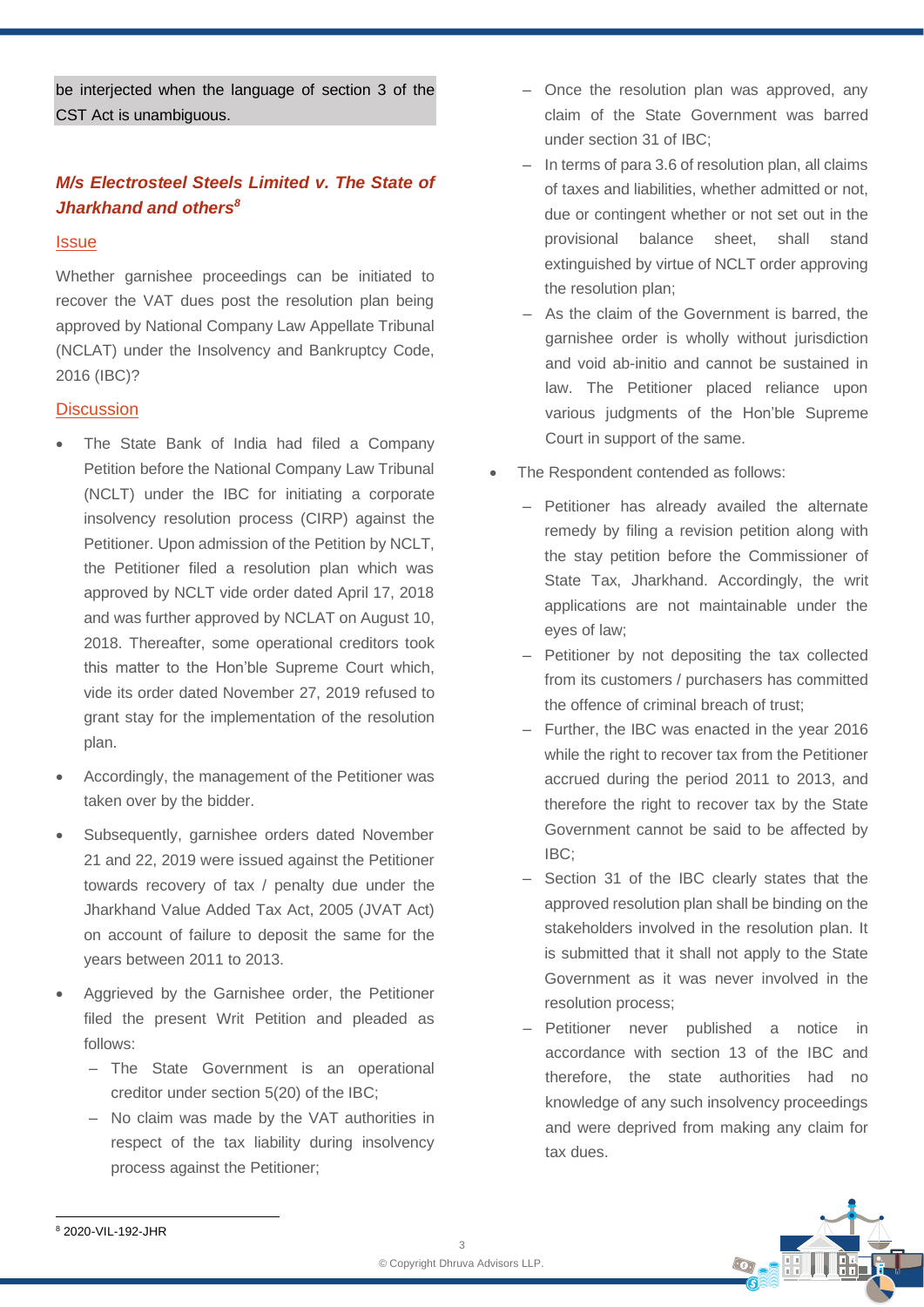- The Hon'ble High Court observed as under:
	- ‒ The State Government falls within the definition of 'operational creditor' and taxes payable by the Petitioner falls within the definition of 'operational debt' and thus, the above matter is governed by the provisions of the IBC;
	- ‒ There is force in department's submission that the tax amount collected by the Petitioner from the customers and not deposited with the Government, utilised the same for its business purposes, throughout the years 2011-12 and onwards, shall amount to criminal misappropriation of Government money and the Government is entitled to realize the same with penalty;
	- The amount of tax has already been realised from the customers. Accordingly, it is debatable as to whether the tax can be regarded as *"debt in respect of the payment of dues arising under any law for the time being in force and payable to the Central Government, any State Government"* so as to bring it within the definition of 'operational debt', since it is not a 'direct debt' of the Petitioner towards the State Government;
	- ‒ The decisions related to *Embassy Property Development Pvt. Ltd.* v. *State of Karnataka and Others<sup>9</sup>* and *Pr. CIT* v. *Monnet Ispat and*  Energy Ltd.<sup>10</sup> pertains to income tax dues which are direct debts and hence not relevant;
	- ‒ The notice to be published in accordance with section 13 of IBC was required to be made in the newspapers in the location of the registered office, i.e. Ranchi, Jharkhand, whereas the same was made in the Kolkata edition of the Business Standard. Accordingly, since no announcement was made in the state of Jharkhand, the tax authorities had no knowledge about the insolvency proceedings, and they were deprived of making their claim before the interim resolution professional;
	- ‒ Admittedly, the State Government was never involved in the insolvency proceedings and

accordingly, the resolution plan cannot be said to be binding in terms of section 31 of IBC;

- ‒ Management of the Petitioner has been taken over by Vedanta Limited, but the Petitioner before the Court is the original Company which collected tax from customers and did not deposit it. Petitioner has not approached the Court with clean hands;
- Section 31(1) of the IBC was amended w.e.f. August 16, 2019. The said amendment takes away the substantive right of the Government in relation to statutory dues and therefore, interpretation that it should have retrospective effect would be unjust and unreasonable. Thereby, the resolution plan passed on April 17, 2018 would not be applicable to the amendment.

#### **Judgment**

The Writ Petitioner is not entitled to any reliefs. There being no merit in the writ applications, they are accordingly dismissed.

# **Dhruva Comments:**

The instant judgment could again have far reaching implications considering the interpretation given to operational debt, section 31 of IBC (including *the*  amendment being prospective in nature) and *the*  distinction drawn *between* original company and new management.

Interestingly, in the case of *Ultra Tech Nathdwara Cement Ltd.<sup>11</sup> ,* the Hon'ble Rajasthan High Court held that the department cannot recover any additional amount than that mentioned in the approved resolution plan. The resolution plan is binding on all parties. In the said case also, the resolution plan was approved prior to the amendment in section 31(1) of the IBC.



<sup>9</sup> Manu/SC/1661/2019

<sup>&</sup>lt;sup>10</sup> Special Leave to Appeal (c) No.6483 of 2018, decided on August 10, 2018 <sup>11</sup> Civil Writ Petition no. 9480/2019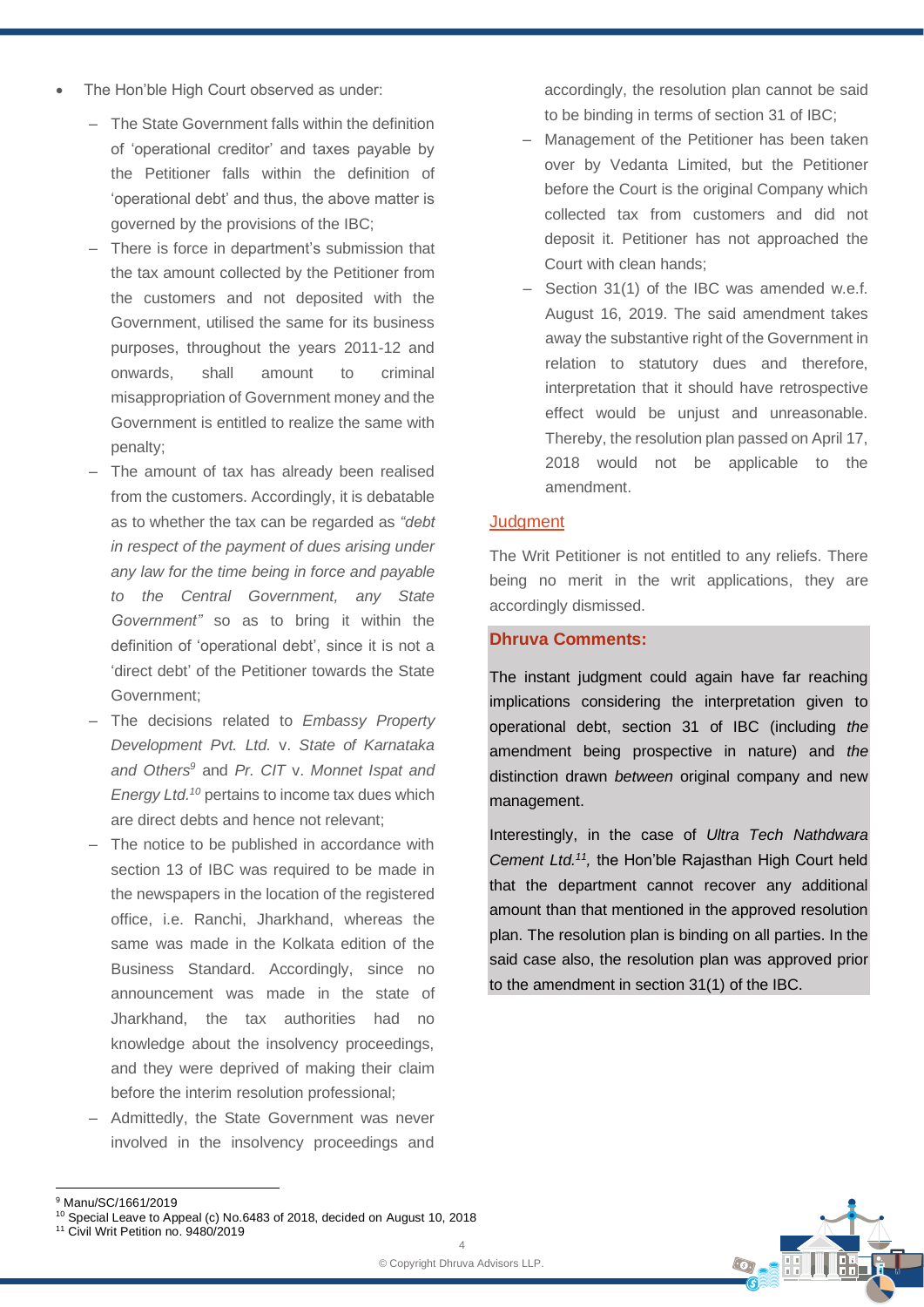# **Notifications under GST law**

*Companies allowed to file Form GSTR-3B using Electronic Verification Code (EVC) and facility for filing nil return using Short Messaging Service (SMS)<sup>12</sup>*

- Rule 26(1) of the CGST Rules, 2017 has been amended w.e.f. April, 21 2020, inserting a new proviso stating that a registered person registered under the provisions of Companies Act, 2013 shall be allowed to verify Form GSTR-3B return through EVC which is filed during the period April 21, 2020 to June 30, 2020.
- A new Rule 67A has been inserted in CGST Rules, 2017 *(effective date to be notified later)* to provide the taxpayers with the facility of filing nil GSTR-3B returns using SMS facility and verifying the same by one time password. Further, nil return shall mean there is nil or no entry in all the tables of Form GSTR- 3B for the tax period.

#### **Dhruva Comments:**

Companies are required to mandatorily file their GSTR-3B returns by using the digital signature certificates (DSC). By virtue of this amendment another option has been given to them for filing the returns. Filing of Nil returns through SMS is a welcome step.

# *Extension of validity of e-way bill till May 31, 2020<sup>13</sup>*

An e-way bill generated on or before March 24, 2020 and whose validity as per rule 138 of the CGST Rules, 2017 would have expired during the period March 20, 2020 to April 15, 2020 shall be deemed to be extended till May 31, 2020.

# *Due date for filing GSTR-9 and GSTR-9C extended September 30, 2020<sup>14</sup>*

The due date for filing of annual return in Form GSTR-9 along with reconciliation statement in Form GSTR-9C

<sup>12</sup> Notification no. 38/2020-Central Tax dated April 5, 2020



<sup>14</sup> Notification no. 41/2020-Central Tax dated April 5, 2020

<sup>16</sup> Circular no. 138/08/2020-GST dated May 6, 2020

for the financial year 2018-19 has been extended till September 30, 2020.

# *Due date for filing return in Form GSTR-3B extended for registered persons in Jammu & Kashmir and Ladakh<sup>15</sup>*

The due date for filing monthly return in Form GSTR-3B has been extended for registered persons in Jammu & Kashmir and Ladakh as under-

| Union<br><b>Territory</b> | <b>Return period</b>              | Due date       |
|---------------------------|-----------------------------------|----------------|
| Jammu and<br>Kashmir      | November 2019 to<br>February 2020 | March 24, 2020 |
| Ladakh                    | November 2019 to<br>December 2019 | March 24, 2020 |
| Ladakh                    | January 2020<br>to<br>March 2020  | May 20, 2020   |

# **Circular under GST law**

# *CBIC circular on challenges faced by registered persons in implementation of GST provisions<sup>16</sup>*

**A) Clarifications related to Insolvency and Bankruptcy Code, 2016 (IBC):**

Time line for registration:

• Notification no. 11/2020-Central Tax dated March 21, 2020 (IBC notification) was issued prescribing the procedures to be followed by corporate debtors under IBC. As per the said notification interim resolution professionals (IRP) / resolution professionals (RP) were required to obtain fresh registration within 30 days of issuance of the said notification or appointment as IRP / RP, *whichever is later*. However, considering the difficulties being faced in obtaining registration due to COVID-19, a new notification no. 39/2020-Central Tax



<sup>15</sup> Notification no. 42/2020-Central Tax dated April 5, 2020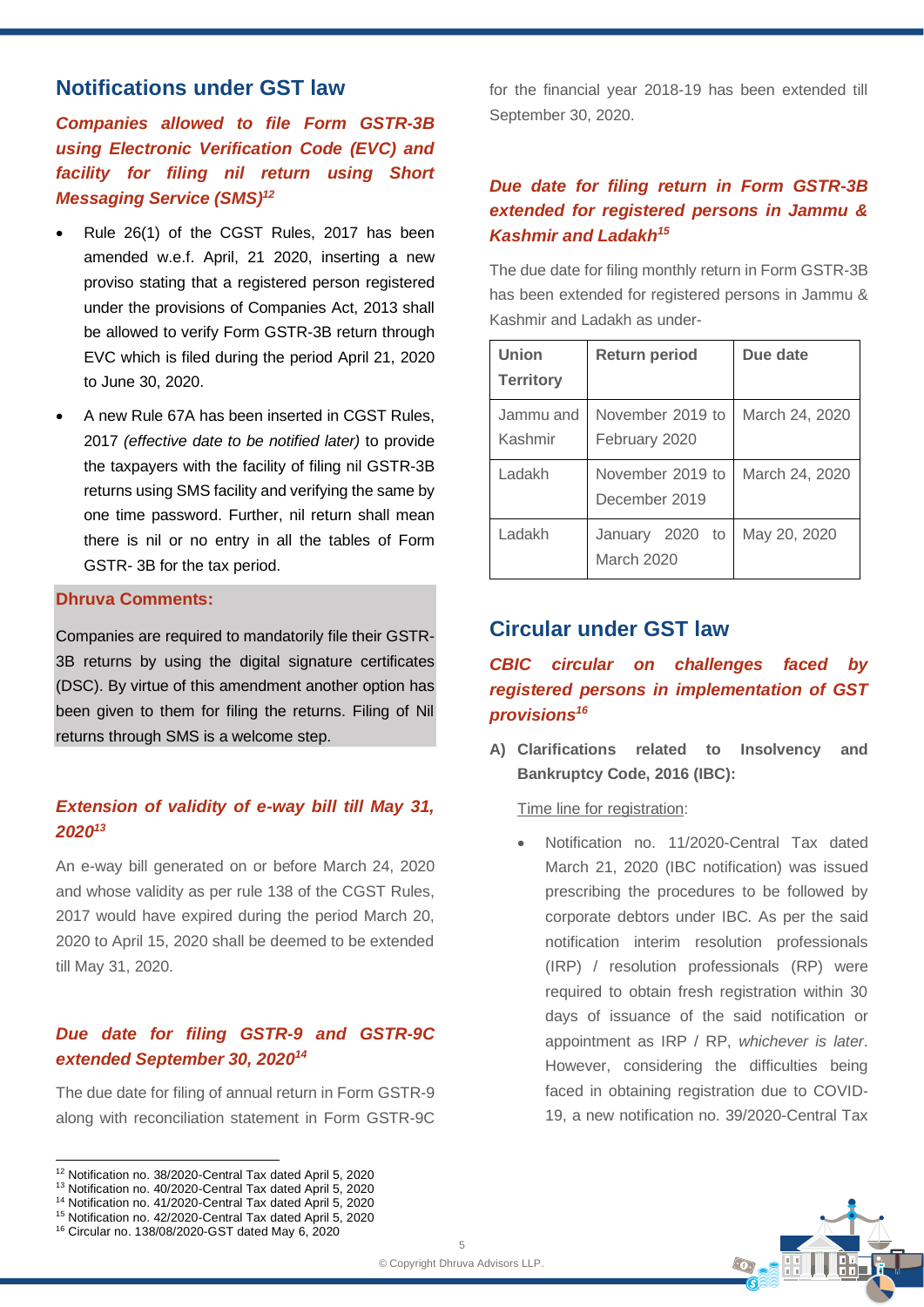dated May 05, 2020 (IBC amendment notification) was issued whereby the time line for taking registration was extended to June 30, 2020. The present circular has been issued to clarify the same.

#### Requirement to take registration:

- As per the IBC notification *(supra)* a corporate debtor was required to obtain registration with effect from the appointment of the IRP / RP. Clarification was sought as to whether fresh registration would be required even where corporate debtor has complied with all the provisions of GST under the earlier GSTNs prior to the periods of appointment of IRP / RP?
- It has been clarified that as per the IBC amendment notification *(supra)* new registration is not required to be taken where GSTR-1 and GSTR-3B returns for all prior tax periods have already been filed under old registration.

# Transfer of GSTN from IRP to RP:

- Clarification was sought as to whether an appointed IRP is not ratified, and a separate RP is appointed whether the new GST registration would be transferred from IRP to RP or would both require fresh registration?
- It has been clarified that in case IRP is not the same as RP or there is a change in IRP / RP. changing the authorized signatory in GST registration is required. However, if previous authorised signatory does not share the credentials, then the successor can get the details added through jurisdictional authority as primary authorised signatory.
- **B) Clarifications related to measures taken in response to COVID-19 pandemic:**

## Merchant Exporter

• A registered person can supply goods to a merchant exporter at the rate of 0.1%, provided the merchant exporter exports the goods within 90 days from the date of invoice of registered person. Clarification had been sought whether

in lieu of Notification<sup>17</sup> (extension notification) the said time period of 90 days also stands extended.

It has been clarified that if the time period of 90 days falls within March 20, 2020 to June 29, 2020, the requirement of exporting the goods would be extended to June 30, 2020.

### Goods sent to job worker

- A person dispatching or receiving goods from a job-worker during a quarter is required to file Form ITC-04 on or before 25<sup>th</sup> day of the month succeeding that quarter. Clarification had been sought whether in lieu of the extension notification *(supra)* the said time period also stands extended.
- It has been clarified that all of the compliances which fall within March 20, 2020 to June 29, 2020, the due date is extended up to June 30, 2020. Accordingly, the due date for furnishing Form ITC 04 for the quarter ended March 2020 stands extended to June 30, 2020.



<sup>17</sup> Notification no. 35/2020-Central tax dated April 3, 2020